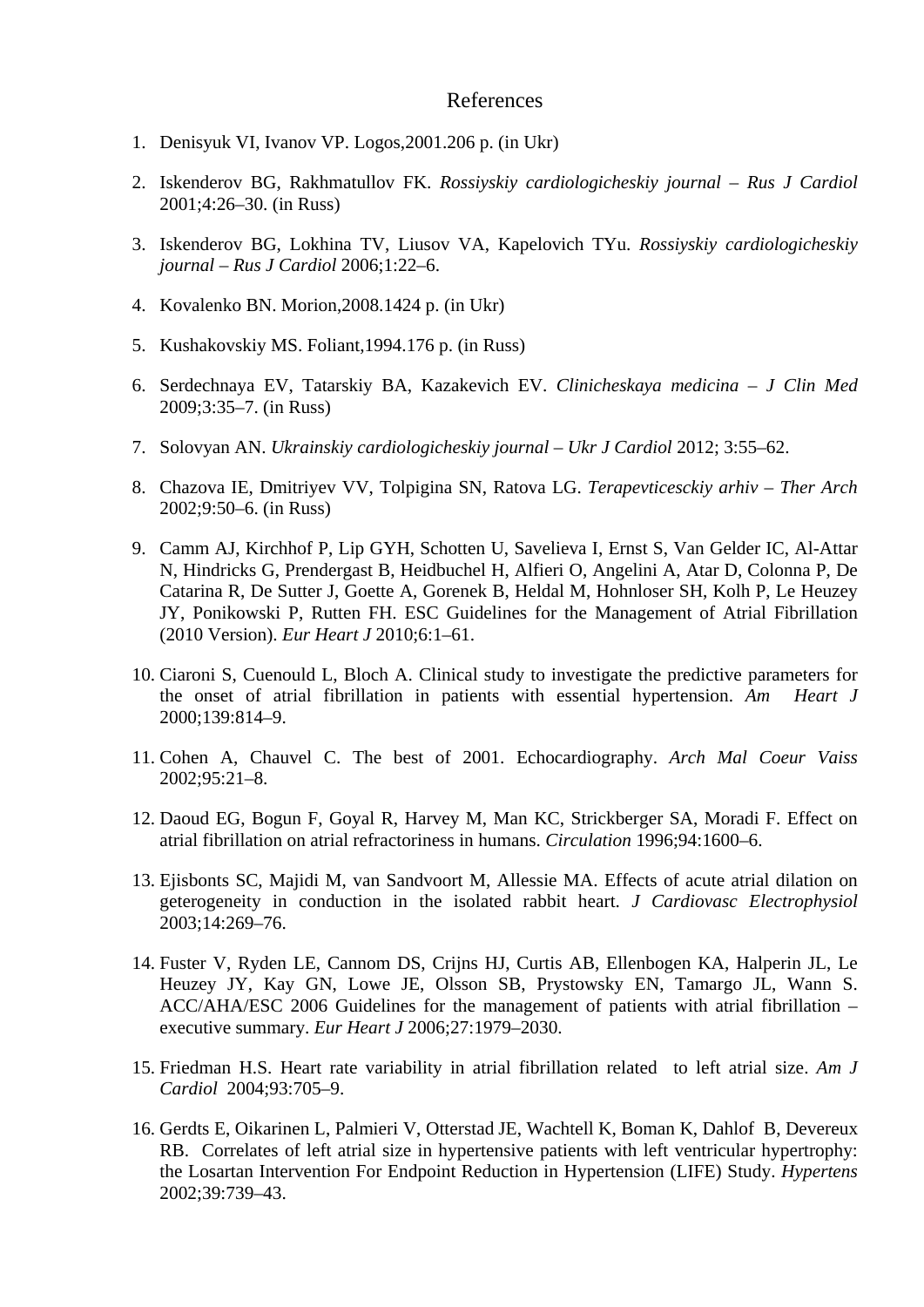- 17. Gottdiener JS, Kitzman DW, Aurigemma GP, Arnold AM, Manolio TA. Left atrial volume, geometry, and function in systolic and diastolic heart failure of persons  $>$  or  $=$  65 years of ages / the cardiovascular health Study. *Am J Cardiol* 2006;97:83–9.
- 18. Heeringa J, van der Kuip DA, Hofman A, Kars JA, van Herhen G, Stricker BH, Stijnen T, Lip GY, Witteman JC. Prevalance, incidence and lifetime risk of atrial fibrillation: the Rotterdam Study. *Eur Heart J* 2006;27:949–53.
- 19. Heist EK, Ruskin JN. Atrial fibrillation and congestive heart failure: risk factors, mechanisms, and treatment. *Prog Cardivasc Dis* 2006;48:256–69.
- 20. Kaftan AH, Kaftan O. Q-T intervals and heart rate variability in hypertensive patients. *Jpn Heart J* 2000;41:73–82.
- 21. Levy S, Crijns HJ. Atrial Fibrillation Management: a prospective survey in ESC member countries: The Euro Heart Survey on Atrial Fibrillation. *Eur Heart J* 2005;26:2422–34.
- 22. Lloyd-Jones DM, Wang TJ, Leip EP, Larson MG, Levy D, Vasan RS, D'Agostino RB, Massaro JM, Beiser A, Wolf PA, Benjamin EJ. Lifetime risk for development of atrial fibrillation: the Framingham Heart Study. *Circulation* 2004;110:1042–6.
- 23. Miyasaka Y, Barnes ME, Gersh BJ, Cha SS, Sevard JB, Bailey KR, Iwasaka T, Tsang TS. Time trends of ischemic stroke incidence and mortality in patients diagnosed with first atrial fibrillation in 1980 to 2000: report of a community – based study. *Stroke* 2005;36:2362– 2366.
- 24. Nattel S, Shiroshita-Takeshita A, Broundel BJ, Rivard L. Mechanisms of atrial fibrillation: lessons from animal models. *Progr Cardiovasc Dis* 2005;48:9–28.
- 25. Nieuwlaat R, Capucci A, Camm AJ, Olsson SB, Andresen D, Davis DW, Cobbe S, Breithardt G, Le Heuzey JY, Prins MH, Levy S, Crijns HJ. Atrial fibrillation management: a prospective survey in ESC member countries: the Euro Heart Survey on Atrial Fibrillation. *Eur Heart J* 2005;26:2422–34.
- 26. Oikarinen J, Neiminen MS, Vitasalo M. Relation of Q-T interval and Q-T dispersion to echocardiographic left ventricular hypertrophy and geometric pattern in hypertensive patients. The LIFE Study. The Losartan intervention For Endpoint Reduction. *Hypertension* 2001;19:883–91.
- 27. Schotten U, Verheule S, Kirchof P, Goette A. Pathophysiological Mechanisms of Atrial Fibrillation: A Translational Appraisal. *Physiol Rev* 2011;91:265–325.
- 28. Stollberger C, Finsterer J, Ernst G, Schneider BZ. Is left atrial appendage occlusion usefull for prevention of stroke or embolism in atrial fibrillation ? *Kardiol* 2002;91:376–9.
- 29. Thrall G, Lane D, Carrol D, Lip GYH. Quality of life in patients with atrial fibrillation: a systematic review. *Am J Med* 2006;119:448e1–e19.
- 30. Tomita T, Takei M, Saikawa Y, Hanaoka T, Uchikawa S, Tsutsui H, Aruga M, Miyashita T, Yazaki Y, Imamura H, Kinoshita O, Owa M, Kubo K. Role of autonomic tone in the initiation and termination of paroxysmal atrial fibrillation in patients without structural heart disease. *Clin Cardiol* 2003;26:341–7.